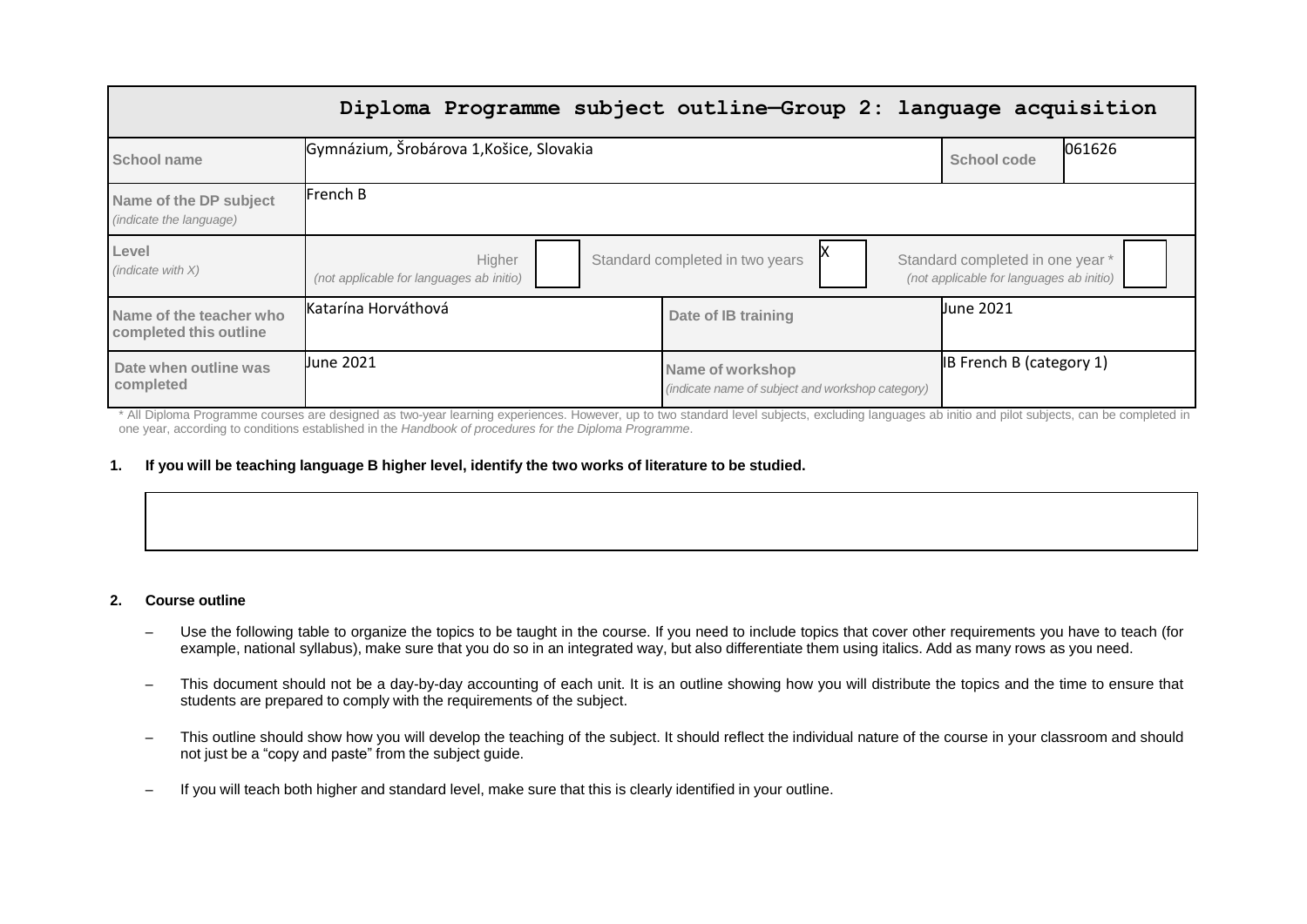|        | <b>Topic</b>                                                                                                   | <b>Contents</b>                                                                                                                                                                                                                                              | <b>Allocated time</b>                                               | <b>Assessment</b>                                                                                                                                                                                                                                                                                                                             | <b>Resources</b>                                                                                                                                                                                                                                                                                     |
|--------|----------------------------------------------------------------------------------------------------------------|--------------------------------------------------------------------------------------------------------------------------------------------------------------------------------------------------------------------------------------------------------------|---------------------------------------------------------------------|-----------------------------------------------------------------------------------------------------------------------------------------------------------------------------------------------------------------------------------------------------------------------------------------------------------------------------------------------|------------------------------------------------------------------------------------------------------------------------------------------------------------------------------------------------------------------------------------------------------------------------------------------------------|
|        | (as identified in the<br>IB subject guide)<br>State the topics in the order you<br>are planning to teach them. |                                                                                                                                                                                                                                                              | minutes.<br>45<br>One class is<br>In one week there are<br>classes. | instruments to be<br>used                                                                                                                                                                                                                                                                                                                     | List the main resources to be<br>used, including information<br>technology if applicable.                                                                                                                                                                                                            |
| Year 1 | Identités (Identities)                                                                                         | · Styles de vie<br>· Santé et bienetre<br>• Convictions et<br>valeurs<br>• Sous-cultures<br>• Langue et<br>identité<br>• Lifestyle<br>• Health and mental<br>wellbeing<br><b>•</b> Beliefs and life<br>values<br>• Subcultures<br>• Language and<br>identity | 10 weeks/40 lessons/30 hours                                        | • Entraïnement à l'oral<br>individuel - Les<br>stéréotypes de genre<br>• Travail oral en groupe<br>- non aux préjugés!<br>• Activité écrite -<br>rédiger un blog<br>• Contrôle – grammaire<br>• Preparation for oral<br>assessment: Gender<br>stereotypes<br>• Debate: No to<br>prejudice!<br>• Writing assignment:<br>Blog<br>• Grammar test | • Le monde en français<br>French B, Cambridge<br>Elevate<br>• La chanson – "Je veux"<br>ZAZ<br>• Les documents<br>authentiques<br>des magazines français<br>• Le monde en français<br>French B, Cambridge<br>Elevate<br>• song $-$ "Je veux" - Zaz<br>· authentic materials<br>from French magazines |
|        | Expériences (Experiences)                                                                                      | - Activités de loisirs<br>• Vacances et<br>voyages<br>• Récits de vie<br>• Rites de passage<br>• Coutumes et<br>traditions<br>• Migration<br>• Freetime activities                                                                                           | 12 weeks/48 lessons/36 hours                                        | · Entraïnement à l'oral<br>individuel - Le tourisme French B, Cambridge<br>de masse<br>• Activité écrite -<br>rédiger une page de<br>journal intime<br>• Travail oral en groupe<br>- Relations<br>intergénérationnelles                                                                                                                       | •Le monde en français<br>Elevate<br>•Le poème de Jacques<br>Prévert<br>Le message<br>•La chanson "Nathalie" -<br>Gilbert Bécaud<br>•Des caricatures sur les<br>stéréotypes et les                                                                                                                    |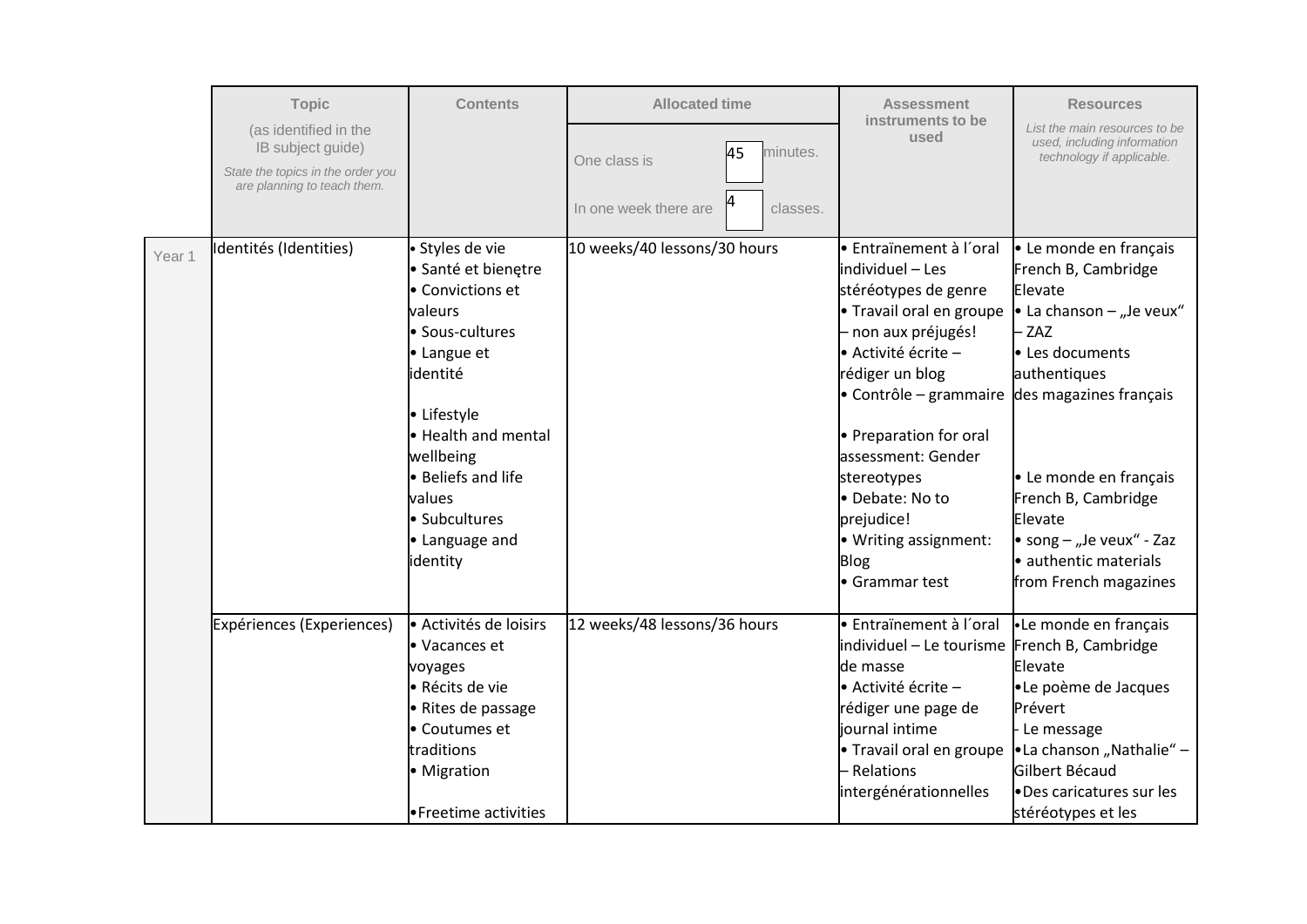|                     | • Holidays and            |                              | • Preparation for oral                        | voyages                  |
|---------------------|---------------------------|------------------------------|-----------------------------------------------|--------------------------|
|                     | travelling                |                              | lassessment: Mass                             |                          |
|                     | • Life stories            |                              | tourism                                       | • Le monde en français   |
|                     | • Rituals of the          |                              | • Writing assignment:                         | French B, Cambridge      |
|                     | adulthood                 |                              | Diary                                         | Elevate                  |
|                     | l• Customs and            |                              | • Debate: Generation                          | · Poem - Jacques Prévert |
|                     | traditions                |                              | gap                                           | Le message               |
|                     | • Migration               |                              | Grammar test                                  | • Song – "Nathalie" –    |
|                     |                           |                              |                                               | Gilbert Bécaud           |
|                     |                           |                              |                                               | • Cartoons (caricatures) |
|                     |                           |                              |                                               | about stereotypes and    |
|                     |                           |                              |                                               | travelling               |
|                     |                           |                              |                                               |                          |
| Ingéniosité humaine | · Divertissements         | 10 weeks/40 lessons/30 hours | <b>Entraïnement à l'oral</b>                  | •Le monde en français    |
| (Human ingenuity)   | • Expressions             |                              | individuel - La pollution French B, Cambridge |                          |
|                     | artistiques               |                              | • Travail oral en groupe                      | Elevate                  |
|                     | • Communications          |                              | - Quel avenir nous                            | ·des exemples de la      |
|                     | et médias                 |                              | attend?                                       | publicité française      |
|                     | · Technologie             |                              | • Activité écrite -                           |                          |
|                     | · Innovation              |                              | rédiger une interview                         | • Le monde en français   |
|                     | Scientifique              |                              | $\bullet$ Contrôle – grammaire                | French B, Cambridge      |
|                     |                           |                              |                                               | Elevate                  |
|                     | • Entertainment           |                              | • Preparation for oral                        | e examples of French     |
|                     | <b>Expressions of art</b> |                              | assessment: Pollution                         | commercials              |
|                     | • Communication and       |                              | • Debate: What is in the                      |                          |
|                     | mass media                |                              | future?                                       |                          |
|                     | • Technology              |                              | • Writing assignment:                         |                          |
|                     | • Scientific inventions   |                              | Interview                                     |                          |
|                     |                           |                              | Grammar test                                  |                          |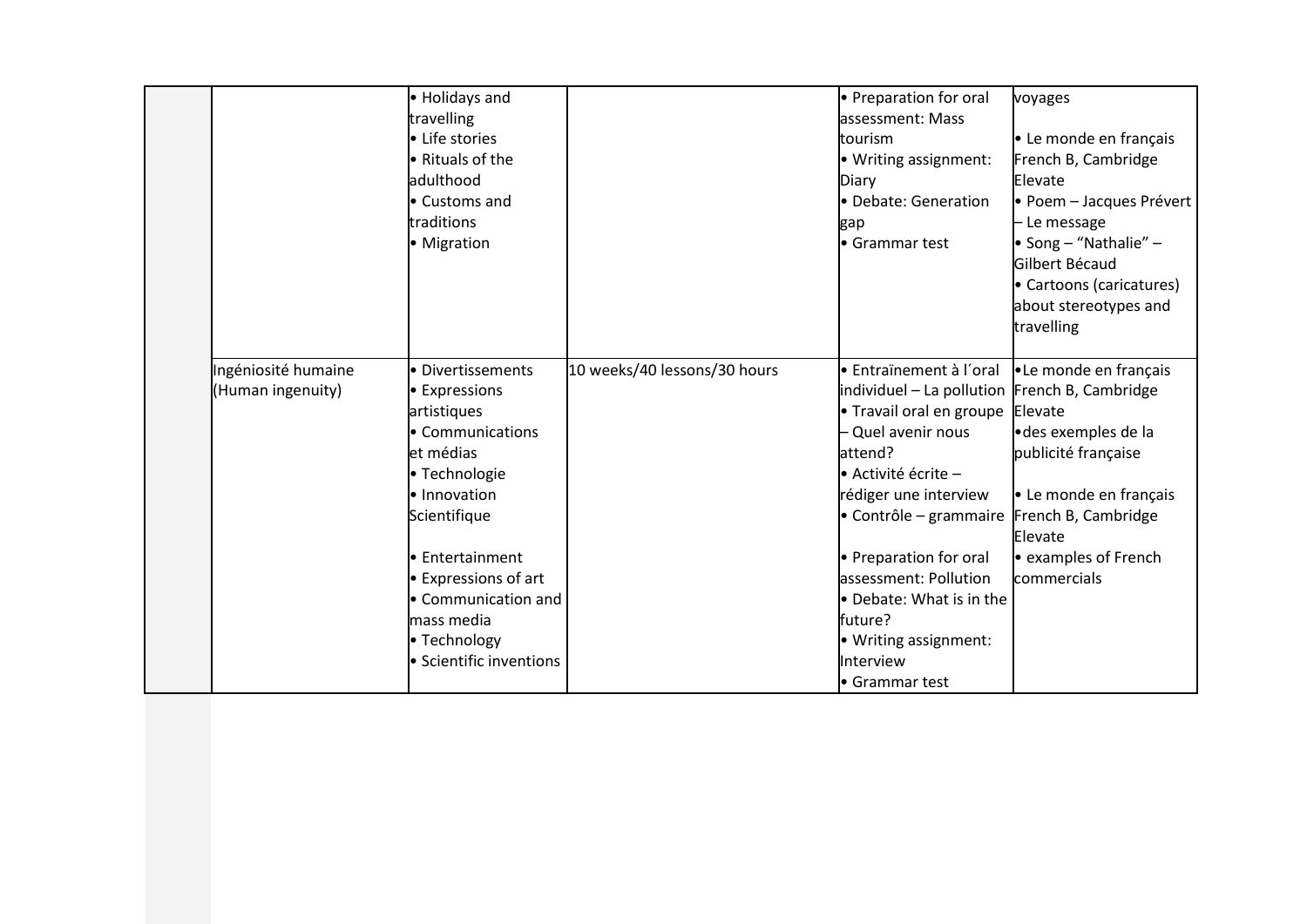| Year <sub>2</sub> | Organisation sociale  | • Relations sociales   | 10 weeks/40 lessons/30 hours | • Entraïnement à l'oral                     | • Le monde en français                                      |
|-------------------|-----------------------|------------------------|------------------------------|---------------------------------------------|-------------------------------------------------------------|
|                   | (Social organisation) | • Communauté           |                              | individuel - L'amitié                       | French B, Cambridge                                         |
|                   |                       | • Engagement           |                              | • Travail oral en groupe Elevate            |                                                             |
|                   |                       | social                 |                              | - Les rythmes scolaires                     | · Extrait de la pièce de                                    |
|                   |                       | · Éducation            |                              | • Activité écrite -                         | théâtre - Cheres Amis,                                      |
|                   |                       | · Monde du travail     |                              | rédiger une lettre de                       | vieux camarades- S.                                         |
|                   |                       | • Ordre public         |                              | candidature                                 | Chenu et G. Chatelain                                       |
|                   |                       |                        |                              |                                             | • Contrôle – grammaire $\bullet$ Extrait du film "Entre les |
|                   |                       | · Social relationships |                              |                                             | murs"                                                       |
|                   |                       | • Community            |                              | • Preparation for oral                      |                                                             |
|                   |                       | · Spoločenské          |                              | assessment: Friendship                      | • Le monde en français                                      |
|                   |                       | začlenenie             |                              | • Debate: School system French B, Cambridge |                                                             |
|                   |                       | • Education            |                              | • Writing assignment:                       | Elevate                                                     |
|                   |                       | • World of work        |                              | Letter of application                       | • An extract of a play -                                    |
|                   |                       | · Public order         |                              | • Grammar test                              | Cheres Amis, vieux                                          |
|                   |                       |                        |                              |                                             | camarades- S. Chenu et G.                                   |
|                   |                       |                        |                              |                                             | Chatelain                                                   |
|                   |                       |                        |                              |                                             | $\bullet$ An extract of a film $-$                          |
|                   |                       |                        |                              |                                             | "Entre les murs)                                            |
|                   |                       |                        |                              |                                             |                                                             |
|                   | Partage de la planète | • Environnement        | 13 weeks/52 lessons/39 hours | · Entraïnement à l'oral                     | - Le monde en français                                      |
|                   | (Sharing the planet)  | • Droits de            |                              | individuel-                                 | French B, Cambridge                                         |
|                   |                       | 'homme                 |                              | Catastrophes naturelles                     | Elevate                                                     |
|                   |                       | • Paix et conflits     |                              | • Travail oral en groupe                    | · Caricatures de Sempé et                                   |
|                   |                       | $\bullet$ Égalité      |                              | - Conférence "Sauvons                       | Goscinny                                                    |
|                   |                       | • Mondialisation       |                              | la planète!"                                | $\bullet$ Les chansons -                                    |
|                   |                       | • Éthique              |                              | • Activité écrite -                         | "Greenwashing" – Tryo et                                    |
|                   |                       | • Environnements       |                              | rédiger une lettre de                       | "La maison près de la                                       |
|                   |                       | urbains et ruraux      |                              | protestation                                | fontaine" – Nino Ferrer                                     |
|                   |                       |                        |                              | • Contrôle - grammaire                      | $\bullet$ Extrait du film -                                 |
|                   |                       | • Environment          |                              |                                             | "Intouchables"                                              |
|                   |                       | • Human rights         |                              | • Preparation for oral                      |                                                             |
|                   |                       | • Peace and conflicts  |                              | assessment: Natural                         | · Le monde en français                                      |
|                   |                       | • Equality             |                              | disasters                                   | French B, Cambridge                                         |
|                   |                       | • Globalisation        |                              | • Debate: Save the                          | Elevate                                                     |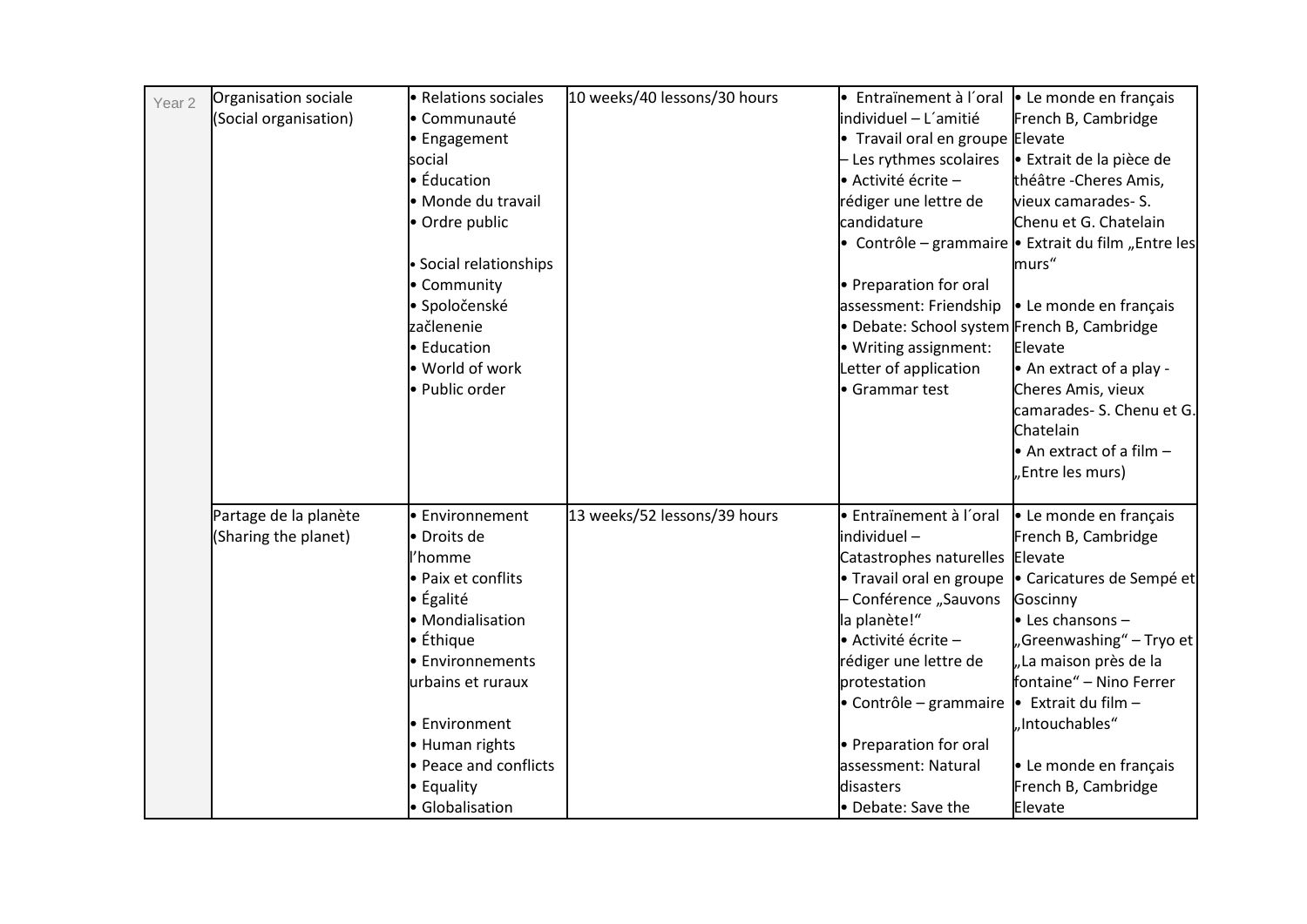|  | • Etics<br><b>Environment in the</b><br>city and in the<br>countryside |                                                 | <b>I</b> planet<br>• Writing assignments:<br><b>Formal letter</b><br>Grammar test | • Caricatures by Sempé<br>a Goscinny<br>•Songs: "Greenwashing"<br>- Tryo et "La maison près<br>de la fontaine" - Nino<br><b>Ferrer</b><br>• An extract from a film $-$<br>"Intouchables" |
|--|------------------------------------------------------------------------|-------------------------------------------------|-----------------------------------------------------------------------------------|------------------------------------------------------------------------------------------------------------------------------------------------------------------------------------------|
|  |                                                                        | Total: 55 weeks/220 lessons/165<br><b>hours</b> |                                                                                   |                                                                                                                                                                                          |

## **3. IB Internal and external assessment requirements to be completed during the course**

Briefly explain how and when you will work on them. Include the date when you will first introduce the internal and external assessment requirements, when they will be due and how students will be prepared to complete them.

When designing a language B course, the teacher must take into account the context of the school, diversity, student interests, access to the target language, languages of instruction, as well as languages used by the students and any local or national additional requirements. These may well dictate the pace of instruction, the breadth of the course and, to a certain extent, the course content.

# Assessment objectives:

- Communicate clearly and effectively in a range of contexts and for variety of purposes
- Understand and use language appropriate to a range of interpersonal and / or intercultural context and audiences
- Understand and use language to express and respond to a range of ideas with fluency and accuracy
- Identify, organize and present ideas on a range of topics
- Understand, analyse and reflect upon a range of written, audio, visual and audio-visual texts

We will describe the assessment requirements in September of year 1 and again in September of year 2.

The written assignment will be introduced in detail at the end of December, so that SL students will have time to choose a topic and begin finding resources over winter break. We will require students to submit their work by February so that we have time to address any problems of format before uploading before the deadline.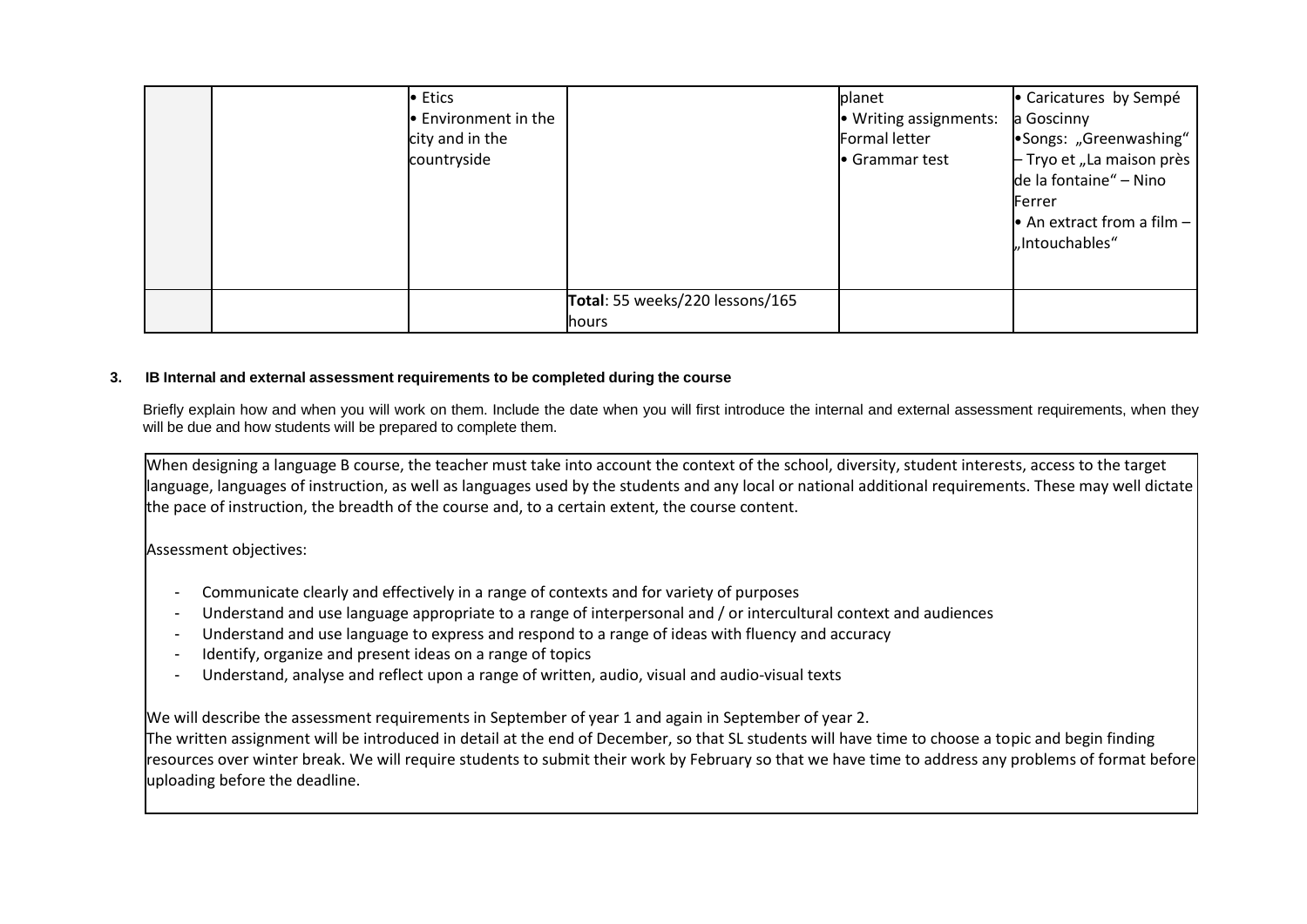The interactive oral assignments will be completed in the fall/winter of year 2, after many practice activities throughout year 1. The students will be familiar with interactive formats (debates, discussions, etc.) as well as the rubrics for marking their contributions. The activities will be concluded in advance of the beginning of work on the individual oral assignment.

We will prepare for Paper 1 and Paper 2 during the entire  $2^{nd}$  year of this course. In the spring of year 2, we will begin to practice for paper 1 in a more dedicated way, with activities from past tests, and from the *IB Course Companion* to serve as timed practice texts. We will continue to review and practice on all class days until the examination day.

# **Assessment components**

External assessment (3 hours)

Paper 1 (1 hour 15 minutes) Productive skills – Writing (30 marks) One writing tasks of 250 – 400 words from a choice of three, each from a different theme, choosing a text type from among those listed in the examination instructions.

Paper 2 (1 hour 45 minutes) Receptive skills – separate sections in listening and reading 65 marks) Listening comprehension (45 minutes) (25 MARKS) Reading comprehension (1 hour) (40 marks) Comprehension exercises on three audio passages and three written texts, drawn from all five themes.

Internal assessment

This component is internally assessed by the teacher and externally moderated by the IB at the end of the course. Individual oral assessment

A conversation with the teacher, based on a visual stimulus, followed by discussion based on an additional theme. (30 marks)

Class activities, homework, writtten tests after every chapter are parts of the formative assesment of a student's progress and encourage them to work systematically.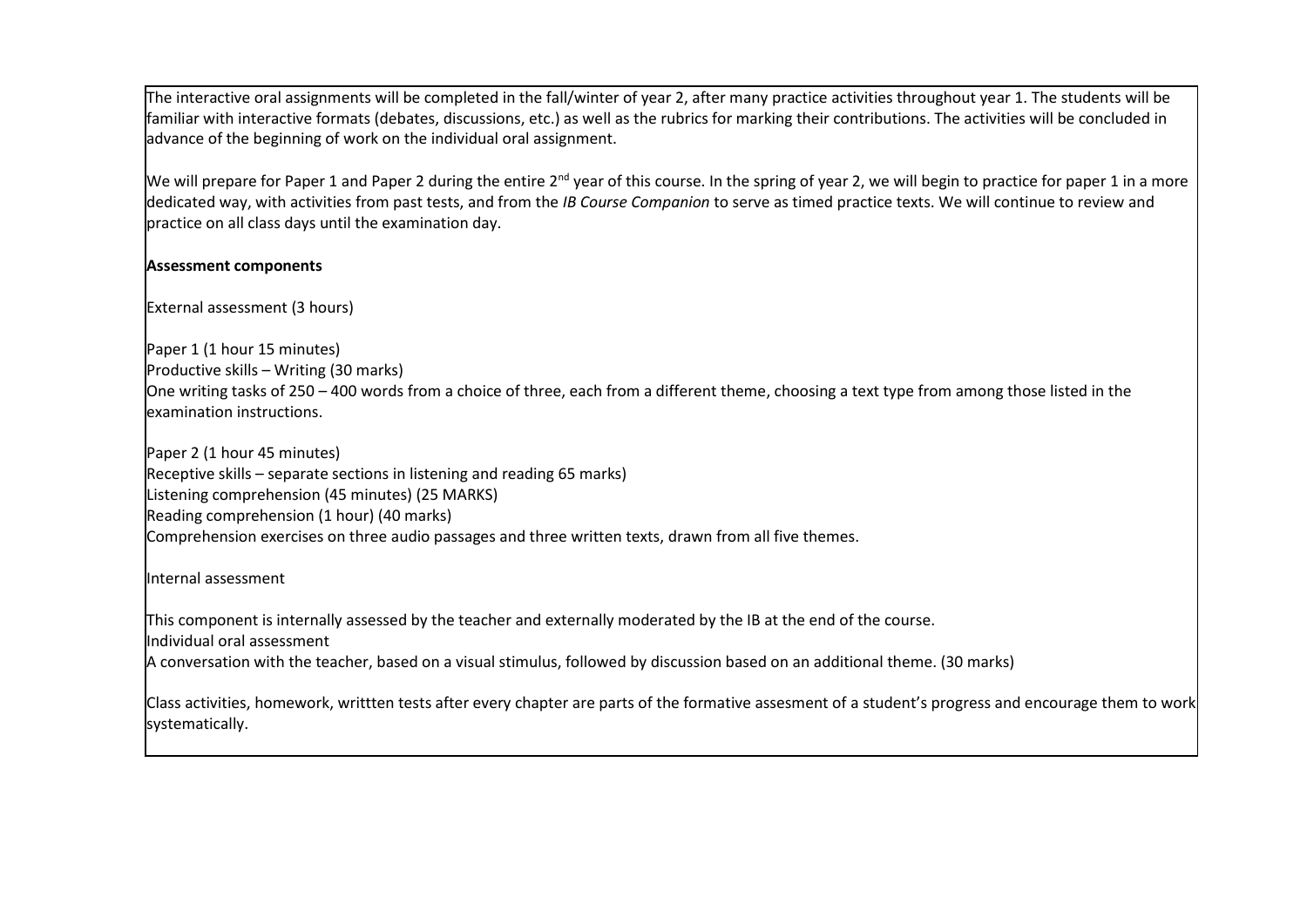# **4. Links to TOK**

You are expected to explore links between the topics of your subject and TOK. As an example of how you would do this, choose one topic from your course outline that would allow your students to make links with TOK. Describe how you would plan the lessoncours.

| <b>Topic</b>                                  | Link with TOK (including description of lesson plan)                                                                                                                                                                                                                                                    |
|-----------------------------------------------|---------------------------------------------------------------------------------------------------------------------------------------------------------------------------------------------------------------------------------------------------------------------------------------------------------|
| Partage de la planète<br>(Sharing the planet) | One of the characteristics of student's profile describes the IB student as a person who is caring about the lives of others<br>and the world around us. This is very important in today's world.                                                                                                       |
|                                               | One of the aims of TOK is to engage students with multiple perspectives, foster open-mindedness and develop<br>intercultural understanding.                                                                                                                                                             |
|                                               | The study is on the global warming and the TOK questions relating to global issues and to the area of natural sciences are<br>as follows:                                                                                                                                                               |
|                                               | Have you perceived the effects of global warming?<br>٠                                                                                                                                                                                                                                                  |
|                                               | To what extent have the media influenced our understanding of global warming?<br>$\bullet$                                                                                                                                                                                                              |
|                                               | What evidence suggests there is or is not a connection between human activity and global warming?<br>$\bullet$                                                                                                                                                                                          |
|                                               | To what degree must you use your imagination to understand how global waming works and what consequences<br>$\bullet$<br>might it have?                                                                                                                                                                 |
|                                               | Students will learn vocabulary related to the subject. Over several weeks they will read information from various websites<br>and watch short videos related to the topic. The study will culminate as they have debates with role playing from various<br>perspectives as they relate to the question. |
|                                               | Example lesson plan:                                                                                                                                                                                                                                                                                    |
|                                               | Activity 1: Getting started: Global warming - students will brainstorm the causes of global warming and their<br>consequences, and say which are the worst. Students will explain their opinion (critical thinking).                                                                                    |
|                                               | Activity 2: Listen: Students will listen to a song about global warming. Before they listen, they will go through the<br>questions and try to predict the answers. They will try to guess which words they will hear in the song.                                                                       |
|                                               | Activity 3: Vocabulary practice: Students will listen to the song again and try to explain the phrases used in the song in<br>their own words.                                                                                                                                                          |
|                                               | Activity 4: Listen: Students will listen to the listening and try to answer multiple-choice questions. Before the listening they<br>will work in groups and try to place the vocabulary from the listening into groups according to their ideas.                                                        |
|                                               | Activity 5: Students will try to find similar and different ideas in both listenings and share their their answers with their<br>classmates.                                                                                                                                                            |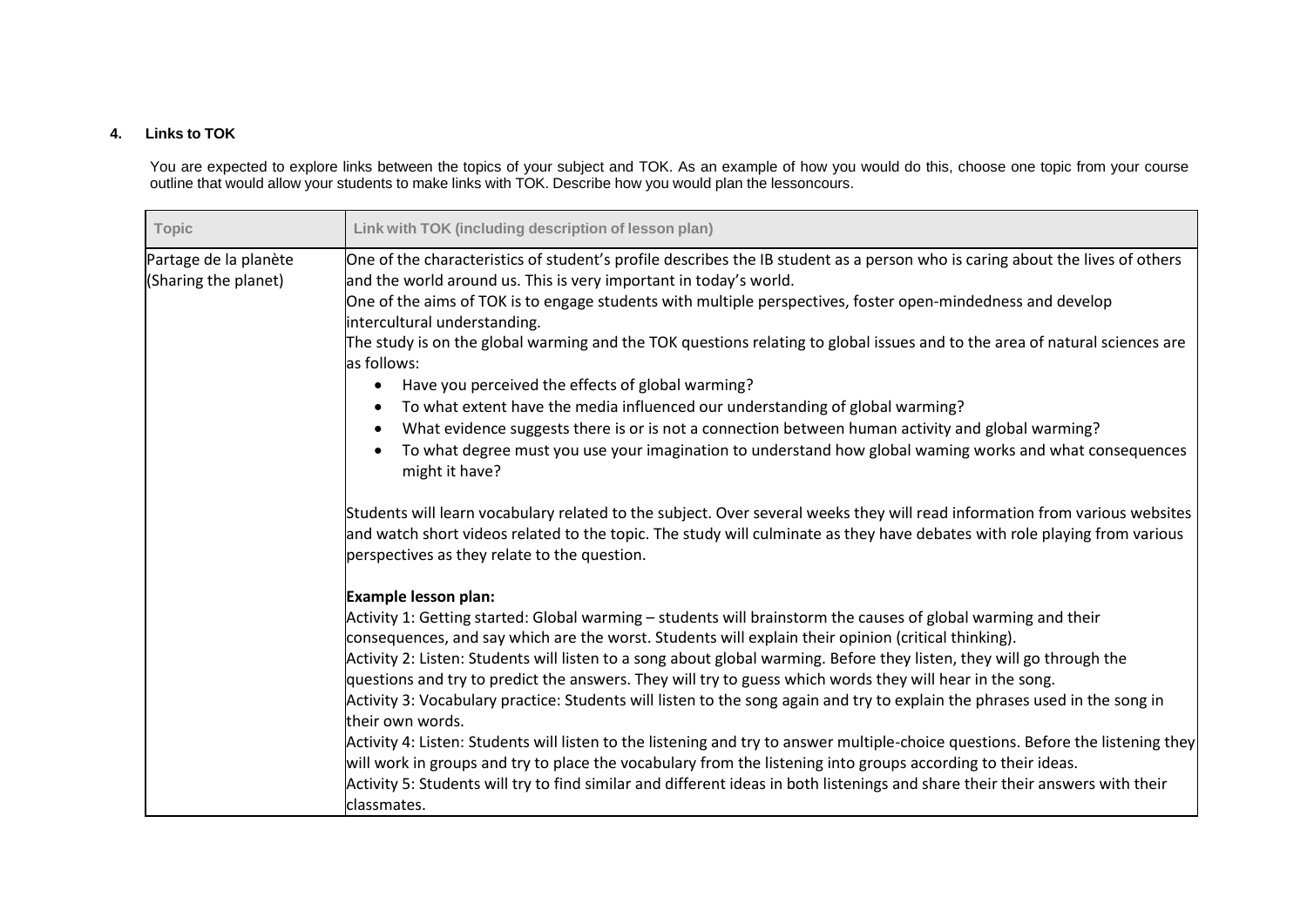### **5. Approaches to learning**

Every IB course should contribute to the development of students' approaches to learning skills. As an example of how you would do this, choose one topic from your outline that would allow your students to specifically develop one or more of these skill categories (thinking, communication, social, self-management or research).

| <b>Topic</b>                             | Contribution to the development of students' approaches to learning skills (including one or more skill category)                                                                                                                                                                                                                                                                                                                                                                                                                                                                                                                                                                            |
|------------------------------------------|----------------------------------------------------------------------------------------------------------------------------------------------------------------------------------------------------------------------------------------------------------------------------------------------------------------------------------------------------------------------------------------------------------------------------------------------------------------------------------------------------------------------------------------------------------------------------------------------------------------------------------------------------------------------------------------------|
| Ingéniosité humaine<br>(Human ingenuity) | A big problem of today's world is information. Learning how to search for information, how to verify it is the inseparable<br>part of learning process. The students are led to think critically which is not easy because we are flooded by loads of<br>information and hoaxes on the Internet, on TV and in the radio. On the lesson the students will discuss what they do to<br>make sure that the information they found is trustworthy, how to verify the information and what the consequences of<br>spreading the hoaxes are. The students will try to explain how technology changes our lives and this way they will practice<br>their communication skills and critical thinking. |

### **6. International mindedness**

Every IB course should contribute to the development of international-mindedness in students. As an example of how you would do this, choose one topic from your outline that would allow your students to analyse it from different cultural perspectives. Briefly explain the reason for your choice and what resources you will use to achieve this goal.

| Topic                                         | Contribution to the development of international mindedness (including resources you will use)                                                                                                                                                                                                                                                                                                                                                    |
|-----------------------------------------------|---------------------------------------------------------------------------------------------------------------------------------------------------------------------------------------------------------------------------------------------------------------------------------------------------------------------------------------------------------------------------------------------------------------------------------------------------|
| Partage de la planete<br>(Sharing the planet) | International mindedness should be one of the most important values in a life. If every person were more tolerant to<br>other cultures, our lives would be nicer and without conflicts. One of the topic students will deal with on the lessons is<br>limpact of wars on children and young generation. Students will think of the way how to help the children suffering from<br>wars and whether it is possible to help them in our conditions. |